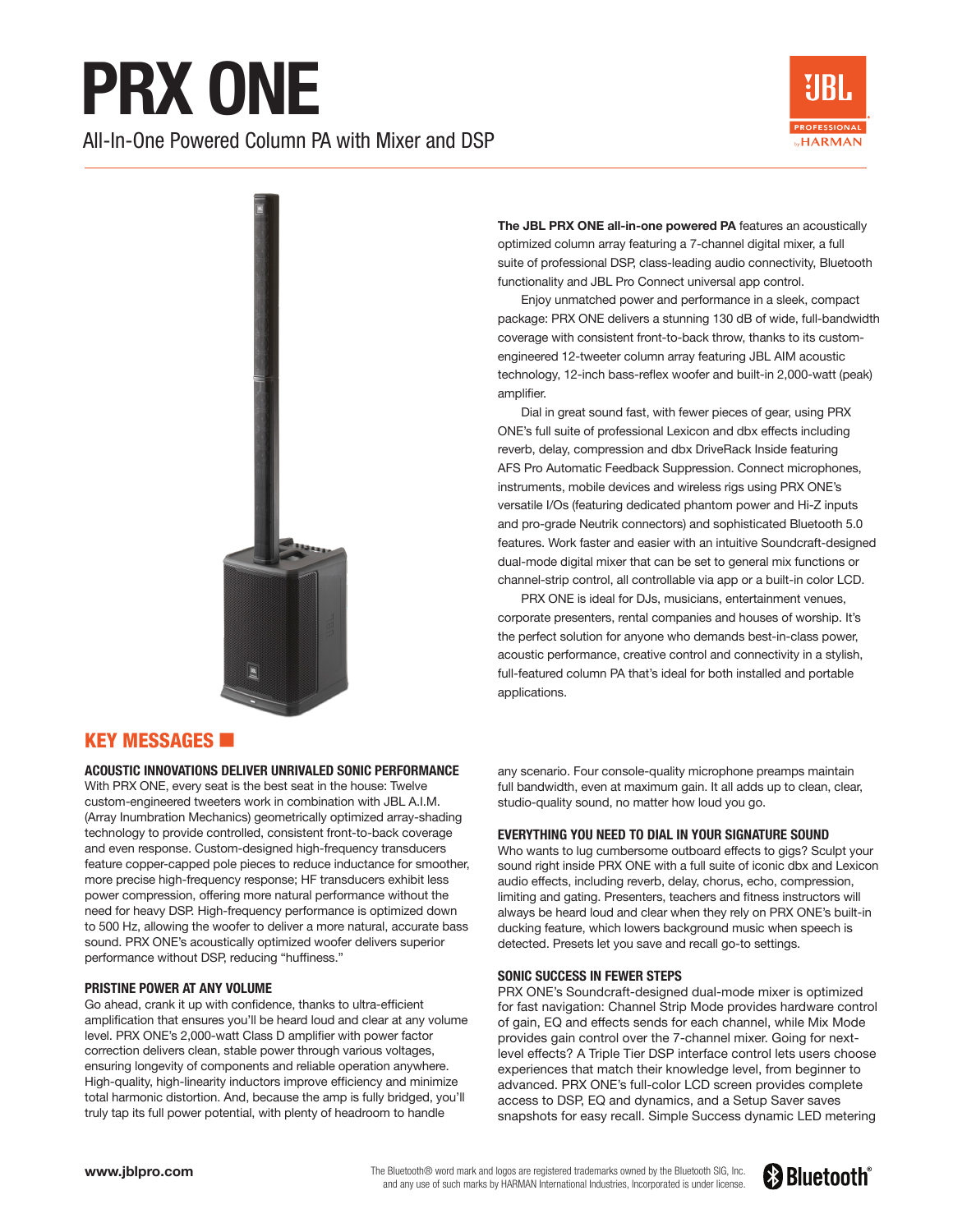## **PRX ONE**

All-In-One Powered Column PA with Mixer and DSP



### KEY MESSAGES (Cont.)

gives users a fast, easy way to verify levels and channel functions such as mute and clipping.

#### **YOUR WORKHORSE ANYTIME, ANYWHERE SYSTEM**

It's never been easier to sound your best anywhere, thanks to PRX ONE's robust DSP and custom presets. Once you're up and running, count on dbx Automatic Feedback Suppression to squash those screeches before they start. PRX ONE can be used in both portable applications and fixed installations; installers, presenters and houses of worship will appreciate the ability to detach and mount the PRX ONE array separately from the subwoofer, using an optional mounting accessory.

#### **CLASS-LEADING CONNECTIVITY**

PRX ONE offers two independent channels of true +48V phantom power, plus four XLR Combo jacks, one 1/8-inch in, two dedicated Hi-Z inputs and Bluetooth 5.0 functions including audio streaming to one device and control of up to 10 devices. Two onboard USB ports can be used to charge external devices or power AKG wireless systems.

#### **ROOM TO EXPAND**

PRX ONE goes the distance: XLR male Thru output offers true analog expansion with the ability to time-align multiple speakers, with up to 100ms of delay per speaker.

#### **AN ALL-IN-ONE CONTROL ECOSYSTEM**

Get hands-on anywhere with the JBL Pro Connect app, which offers control over every PRX ONE feature from mixing to DSP to Bluetooth functions. Adjust levels from anywhere in the room, stream music to multiple speakers, and more. Because the app and the mixer are always in sync, you'll never have to guess where your levels are. Plus, get access to Plus get access to app-only features like speaker grouping, delay tap tempo, and whole speaker snapshots.

#### **TESTED, TRUSTED AND ROAD-TOUGH**

Every PRX ONE portable PA undergoes 100 hours of JBL stress testing to ensure that it'll perform like a champ in real-world conditions. The system is housed in a durable shell that's rugged enough for your most demanding gigs yet discreet enough to complement any presentation scenario.

### IN THE BOX  $\blacksquare$

**PRX Powered Column PA System** 3m/10ft IEC Padded Array Carrying Bag Quick Start Guide

 $MAP$ **SYSTEM:** \$1599



## TECHNICAL SPECIFICATIONS

| <b>SYSTEM TYPE:</b><br><b>WOOFER SIZE:</b>        | Powered Column PA Speaker<br>12" | <b>INPUT IMPEDENCE:</b>               | <b>4k</b> $\Omega$ balanced Combo4k $\Omega$ balanced<br>Combo                        |
|---------------------------------------------------|----------------------------------|---------------------------------------|---------------------------------------------------------------------------------------|
| <b>TWEETER SIZE:</b>                              | 2.5"                             |                                       | <b>2M</b> $\Omega$ balanced Hi-Z Jack2M $\Omega$ balanced<br>Hi-Z Jack                |
| <b>TWEETER COUNT:</b><br><b>MAX SPL:</b>          | 12<br>130dB                      |                                       | <b>10k</b> $\Omega$ 3.5mm single ended 2<br>channel.10k $\Omega$ 3.5mm single ended 2 |
| <b>FREQ RANGE -10:</b><br><b>FREO RANGE -3:</b>   | 35-20kHz<br>40-20kHz             | <b>CROSSOVER FREQ:</b>                | channel.<br>260Hz                                                                     |
| <b>HOR DISPERSION:</b><br><b>VERT DISPERSION:</b> | $130^\circ$<br>$30^{\circ}$      | $1/0$ :                               | 4 XLR Combo Jacks<br>2 1/4" Hi-Z<br>11/8"/BT Summed<br>1 XLR Pass Through             |
| <b>POWER RATING:</b>                              | 2000W Peak<br><b>1000W RMS</b>   |                                       |                                                                                       |
| <b>AC POWER INPUT:</b>                            | 300W 100-230V AC 50-60Hz         | <b>CABINET:</b><br><b>NET WEIGHT:</b> | PP<br>25.7kg                                                                          |
|                                                   |                                  | <b>GROSS WEIGHT:</b><br>DIMS:         | 31.75kg<br>W482mm x D647mm x H850mm                                                   |

**HARMAN** 

**HARMAN Professional** 8500 Balboa Blvd. Northridge, CA 91329 USA

© 2021 HARMAN International Industries, Incorporated. All rights reserved. Features, specifications and appearance are subject to change without notice.